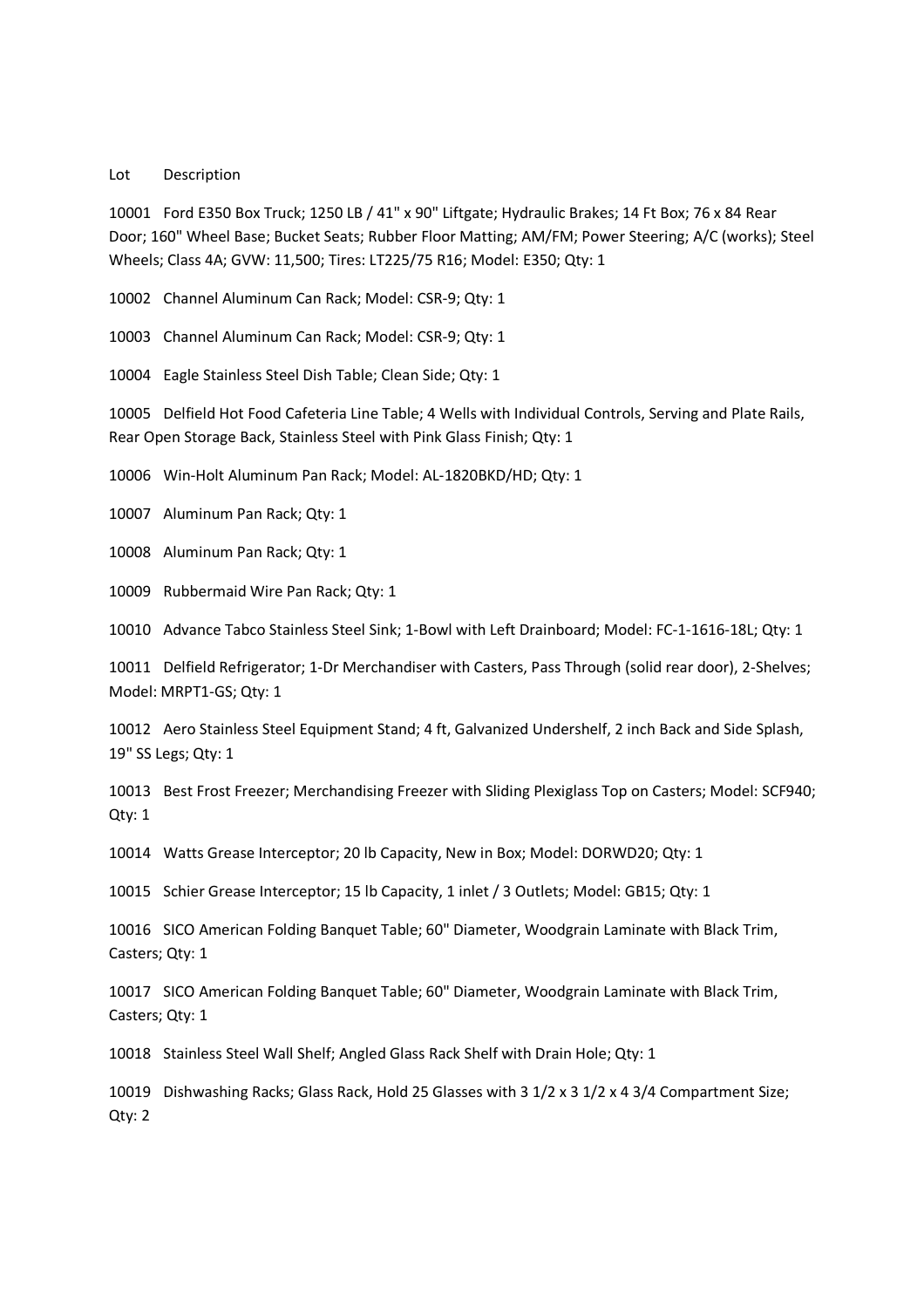10020 Dishwashing Racks; Glass Rack, Hold 25 Glasses with 3 1/2 x 3 1/2 x 4 3/4 Compartment Size; Qty: 2

10021 Dishwashing Racks; Glass Rack, Hold 25 Glasses with 3 1/2 x 3 1/2 x 4 3/4 Compartment Size; Qty: 2

10022 Dishwashing Racks; Deep Open Rack; Qty: 3

10023 Dishwashing Racks; Deep Open Rack; Qty: 3

10024 Dishwashing Racks; Deep Open Rack; Qty: 3

10025 Dishwashing Racks; Deep Open Rack; Qty: 3

10026 Dishwashing Racks; Deep Open Rack; Qty: 3

10027 Metro Adjustable Dish Dolly; High Density Molded Polymer; Plate Diameter: 4 1/4 to 11 3/4 Inches; Capacity: Maximum 320 Plates; 4 to 8 Compartments; 5" Swivel Casters; Model: PCD 11A; Qty: 1

10028 Metro Adjustable Dish Dolly; High Density Molded Polymer; Plate Diameter: 4 1/4 to 11 3/4 Inches; Capacity: Maximum 320 Plates; 4 to 8 Compartments; 5" Swivel Casters; Model: PCD 11A; Qty: 1

10029 Metro Dish Dolly; High Density Molded Polymer; Plate Diameter: Maximum 9 1/2 Inches; Capacity: Maximum 240 Plates; 4 Compartments; 5" Swivel Casters; Model: PCD 9; Qty: 1

10030 Cambro Ingredient Bin; Slant Top, 21 Gallon Capacity, Sliding Lid, Heavy Duty Plastic, Casters; Qty: 1

10031 Cambro Ingredient Bin; Slant Top, 21 Gallon Capacity, Sliding Lid, Heavy Duty Plastic, Casters; Qty: 1

10032 Cambro Ingredient Bin; Slant Top, 21 Gallon Capacity, Sliding Lid, Heavy Duty Plastic, Casters; Qty: 1

10033 Metro Wire Shelves; Epoxy Coated, Shelves Only; Qty: 4

10034 Eagle Wire Shelves; Epoxy Coated, Shelves Only; Qty: 5

10035 Eagle Wire Shelves; Epoxy Coated, Shelves Only; Qty: 4

10036 Eagle Wire Shelves; Epoxy Coated, Shelves Only; Qty: 4

10037 Eagle Wire Shelves; Epoxy Coated, Shelves Only; Qty: 4

10038 Eagle Wire Shelves; Epoxy Coated, Shelves Only; Qty: 4

10039 Eagle Wire Shelves; Epoxy Coated, Shelves Only; Qty: 4

10040 Metro Wire Shelves; Epoxy Coated, Shelves Only; Qty: 3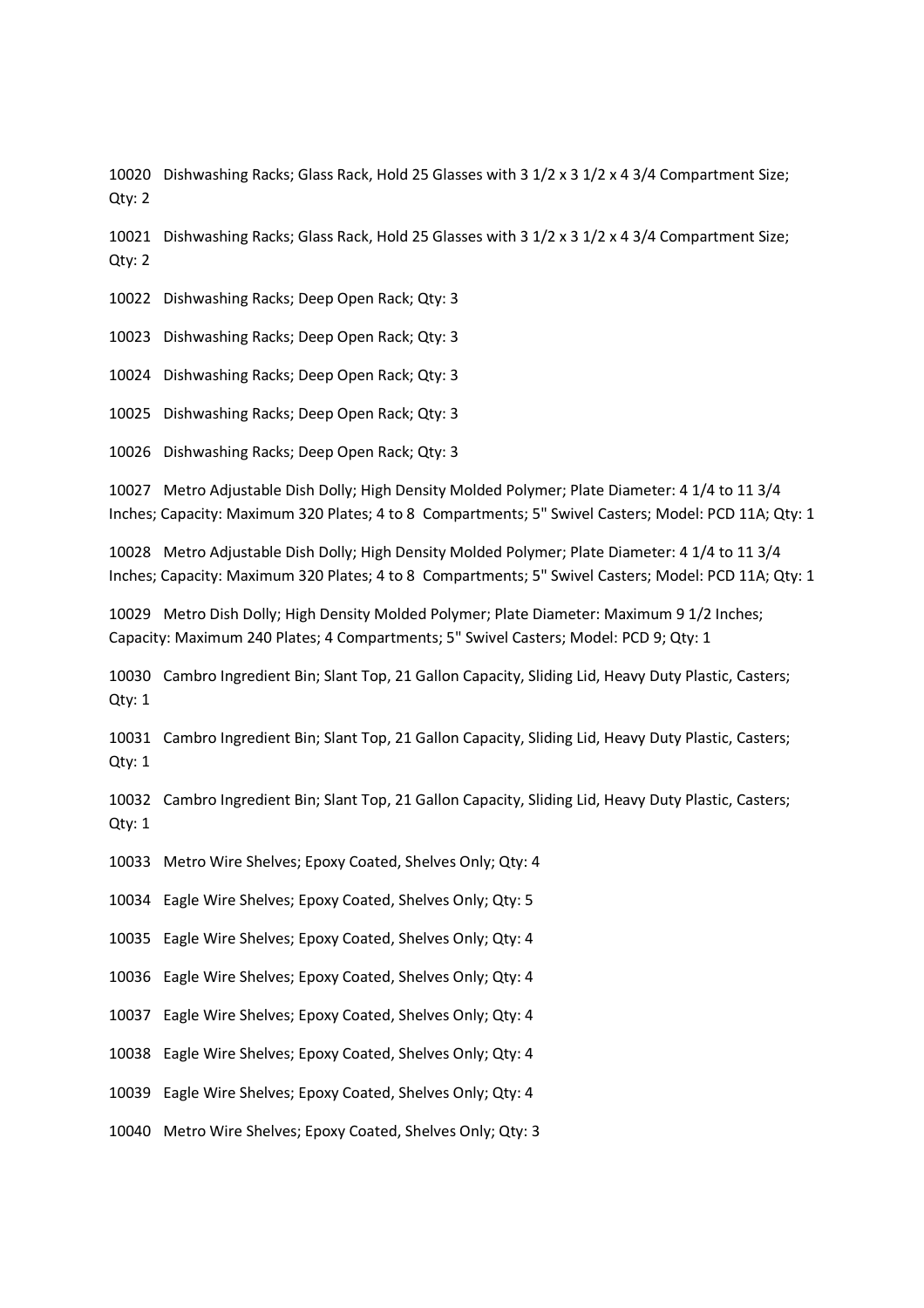|       | 10041 Eagle Wire Shelves; Epoxy Coated, Shelves Only; Qty: 2                                     |
|-------|--------------------------------------------------------------------------------------------------|
|       | 10042 Eagle Wire Shelves; Epoxy Coated, Shelves Only; Qty: 2                                     |
|       | 10043 Eagle Wire Shelves; Epoxy Coated, Shelves Only; Qty: 2                                     |
|       | 10044 Eagle Wire Shelves; Epoxy Coated, Shelves Only; Qty: 2                                     |
|       | 10045 Eagle Wire Shelves; Epoxy Coated, Shelves Only; Qty: 2                                     |
|       | 10046 Eagle Wire Shelves; Epoxy Coated, Shelves Only; Qty: 4                                     |
|       | 10047 Eagle Wire Shelves; Epoxy Coated, Shelves Only; Qty: 3                                     |
|       | 10048 Eagle Wire Shelves; Epoxy Coated, Shelves Only; Qty: 3                                     |
|       | 10049 Eagle Wire Shelves; Epoxy Coated, Shelves Only; Qty: 4                                     |
|       | 10050 Centaur Wire Shelves; Epoxy Coated, Shelves Only; Qty: 3                                   |
|       | 10051 Eagle Wire Shelves; Epoxy Coated, Shelves Only; Qty: 4                                     |
|       | 10052 Eagle Wire Shelves; Epoxy Coated, Shelves Only; Qty: 4                                     |
|       | 10053 Eagle Wire Shelves; Epoxy Coated, Shelves Only; Qty: 4                                     |
|       | 10054 Eagle Wire Shelves; Epoxy Coated, Shelves Only; Qty: 2                                     |
|       | 10055 Eagle Wire Shelves; Brite Zinc, Shelves Only; Qty: 4                                       |
|       | 10056 Eagle Wire Shelves; Chrome Plated, Shelves Only; Qty: 4                                    |
|       | 10057 Nexel Wire Shelves; Chrome Plated, Shelves Only; Qty: 3                                    |
|       | 10058 Focus Plastic Vented Shelves; Shelves Only; Qty: 2                                         |
|       | 10059 Hatco Heated Pass Through Warmer; Missing 1 Guard; Qty: 1                                  |
|       | 10060 Hatco Heated Pass Through Warmer; Missing Both Guards; Qty: 1                              |
|       | 10061 Laminate Table Top; Walnut Laminate, Top Only; Qty: 2                                      |
|       | 10062 MTS Laminate Table Top; Black Laminate, Top Only; Qty: 1                                   |
| 10063 | Reversible Laminate Table Top; Dark Walnut Laminate / Light Oak Laminate, Top Only; Qty: 2       |
|       | 10064 Reversible Laminate Table Top; Dark Walnut Laminate / Light Oak Laminate, Top Only; Qty: 1 |
|       | 10065 Eagle Wire Shelves; Chrome Plated, Shelves Only; Qty: 4                                    |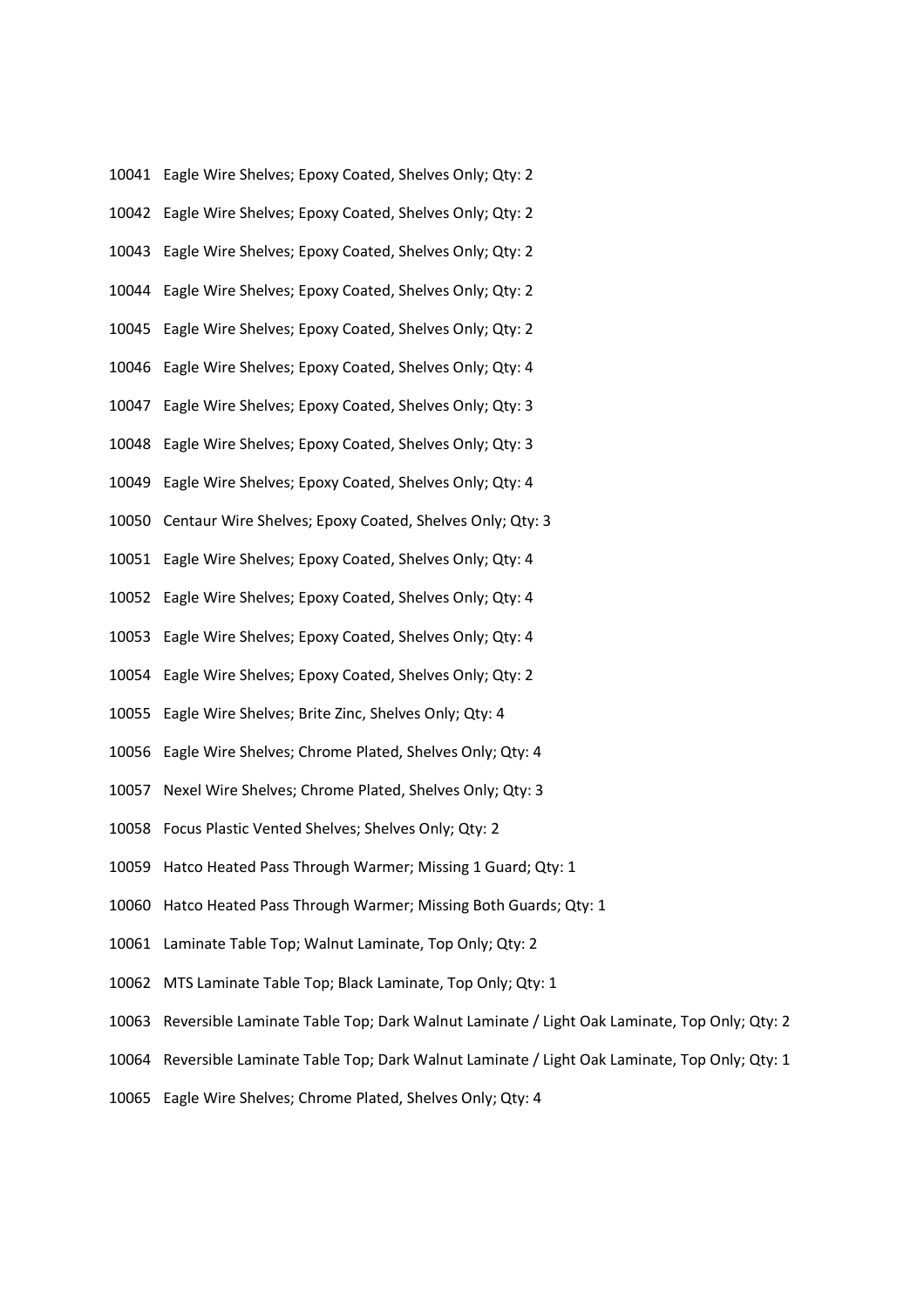10066 Eagle Wire Shelves; Chrome Plated, Shelves Only; Qty: 4

10067 Eagle Wire Shelves; Chrome Plated, Shelves Only; Qty: 4

10068 Wood Hi Top Tables; Pine with Dark Brown Finish; Qty: 5

10069 Wood Hi Top Tables; Pine with Dark Brown Finish; Qty: 5

10070 Wood Tables; Pine with Dark Brown Finish; Qty: 5

10071 Wood Tables; Pine with Dark Brown Finish; Qty: 5

10072 Wood Tables; Pine with Dark Brown Finish; Qty: 5

10073 Wood Tables; Pine with Dark Brown Finish; Qty: 5

10074 Wood Tables; Pine with Dark Brown Finish; Qty: 3

10075 U-Boat 6-Wheel Cart; Removable Handle; Qty: 1

10076 Wood Deck Flat Cart; 4-Wheel, Heavy Angle Frame, 2" Deck, 26" High Removable Handle; Qty: 1

10077 Wood Deck Flat Cart; 4-Wheel, Heavy Angle Frame, 2" Deck, 26" High Removable Handle; Qty: 1

10078 National Cart Company Aluminum Cart; 6-Wheel, 56" Removable Handle, Locking Center Wheels; Qty: 1

10079 National Cart Company Aluminum Cart; 6-Wheel, 56" Removable Handle, Locking Center Wheels; Qty: 1

10080 Stainless Steel 6-Wheel Cart; 57" Removable Handle, Locking Center Wheels; Qty: 1

10081 Stainless Steel 6-Wheel Cart; 57" Removable Handle, Locking Center Wheels; Qty: 1

10082 Stainless Steel 6-Wheel Cart; 57" Removable Handle, Locking Center Wheels; Qty: 1

10083 Stainless Steel 6-Wheel Cart; 57" Removable Handle, Locking Center Wheels; Qty: 1

10084 Stainless Steel 6-Wheel Cart; 57" Removable Handle, Locking Center Wheels; Qty: 1

10085 Stainless Steel 6-Wheel Cart; 57" Removable Handle, Locking Center Wheels; Qty: 1

10086 Lasko Warehouse Fan; 30" on Stand, Adjustable Height, Oscillating (screw missing from connector bar), 3 Speed; Qty: 1

10087 York Safe & Lock Company; Vintage Safe, Interior Lockbox with 2 Locking Drawers (with Keys), Wheels, Decorated and Marked: George W. Laucks Gen'l Ag't York PA; with Combination; Qty: 1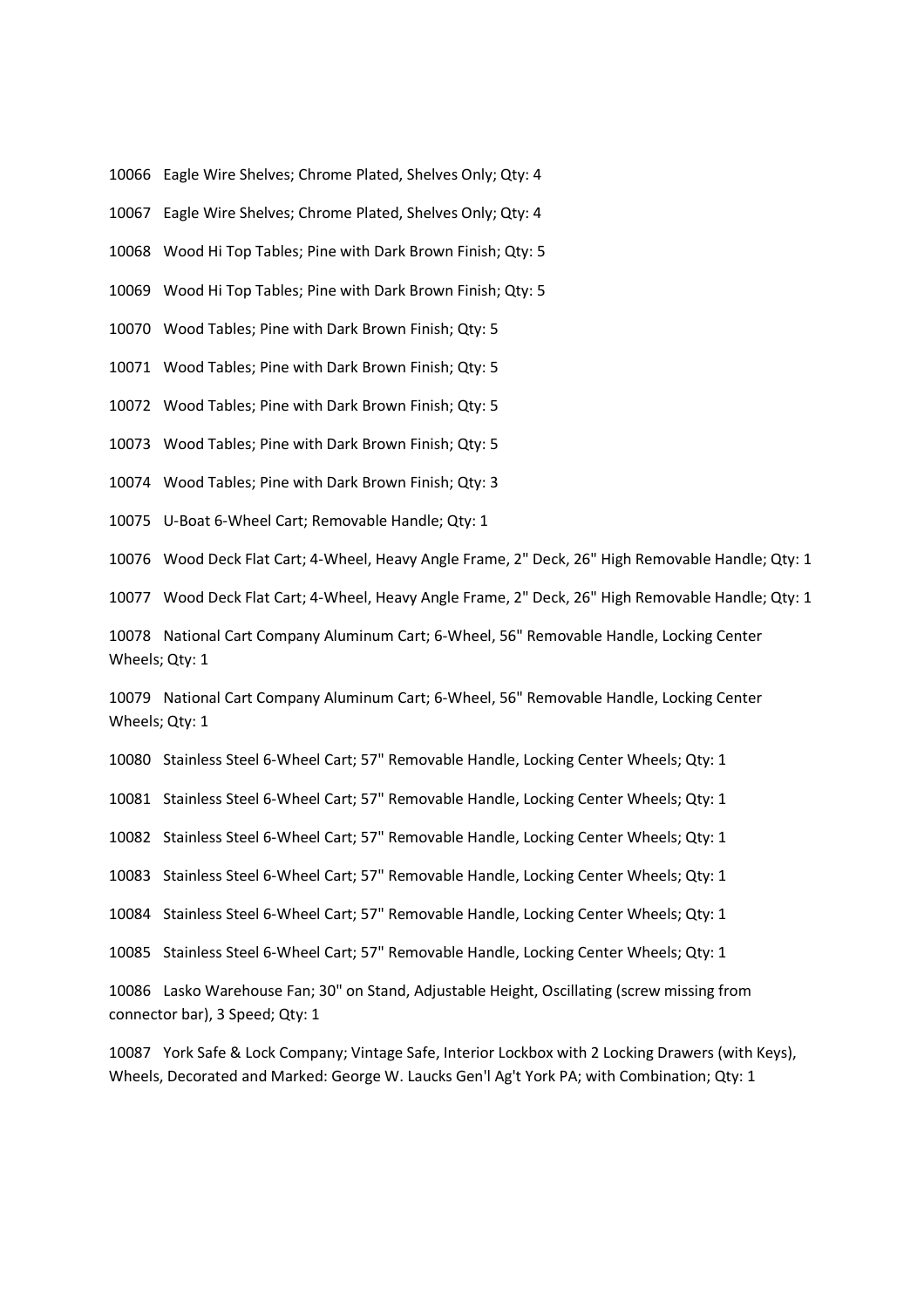10088 Karma Volume Dispenser; NEW; with 3 Additional Hoppers (454XVE), Direct Connect Water Line or Pour Over; Model: 450001XVE; Qty: 1

10089 Wells Drop-In Hot Well; Full Size, Built In Warmer with Infinite Control Switch, Drain; Model: MOD-100D; Qty: 1

10090 Wells Drop-In Hot Well; Full Size, Built In Warmer with Infinite Control Switch, Drain; Model: MOD-100D; Qty: 1

10091 Delfield Drop-In Hot Well; Full Size, Drain; Qty: 1

10092 Elkay Drop-In Stainless Steel Sink; with Eagle Deckmount Gooseneck Faucet; Model: CSR16-14- 9.5-1; Qty: 1

10093 Advance Tabco Stainless Steel Drop-In Sink; with Deckmount Gooseneck Faucet and 4 1/2" Dual Basket Strainer; Model: DI-1-10; Qty: 1

10094 Advance Tabco Stainless Steel Drop-In Sink; with Deckmount Gooseneck Faucet and 4 1/2" Dual Basket Strainer; Model: DI-1-10; Qty: 1

10095 Eagle Stainless Steel Wall Mount Hand Sink; with Gooseneck Faucet, Drain; Model: HAS-10-F; Qty: 1

10096 Eagle Stainless Steel Wall Mount Hand Sink; with Gooseneck Faucet, Drain; Model: HAS-10-F; Qty: 1

10097 Euromix Salad Spinner; 18" Diameter; Model: C-4343; Qty: 1

10098 Aero Stainless Steel Table; 8 Ft, Galvanized Undershelf, 34" Galvanized Legs; Qty: 1

10099 Elkay Stainless Steel Equipment Stand; Galvanized Undershelf, Back and Side Splashes with 24" End Open, 24" SS Legs; Qty: 1

10100 Stainless Steel Table; 4 Ft, 2" Backsplash that has a cut-out in it, Drilled for Can Opener; Qty: 1

10101 Wire Rack Shelving Unit; 4-Tier; Qty: 1

10102 Stainless Steel Table; 6 Ft, Open Base, 5" Backsplash; Qty: 1

10103 Stainless Steel Table; SS Undershelf, 6" Back and Side Splashes (dented), Drilled for Can Opener and a Drain Hole; Qty: 1

10104 Metro Stainless Steel Shelves; Shelves Only; Qty: 2

10105 Metro Stainless Steel Shelves; Shelves Only; Qty: 2

10106 Focus Shelving Brackets; Post Type Wall Mount Shelving Brackets for 14" Deep Shelves with 4 Brackets and 3 Posts, No Shelves; Qty: 1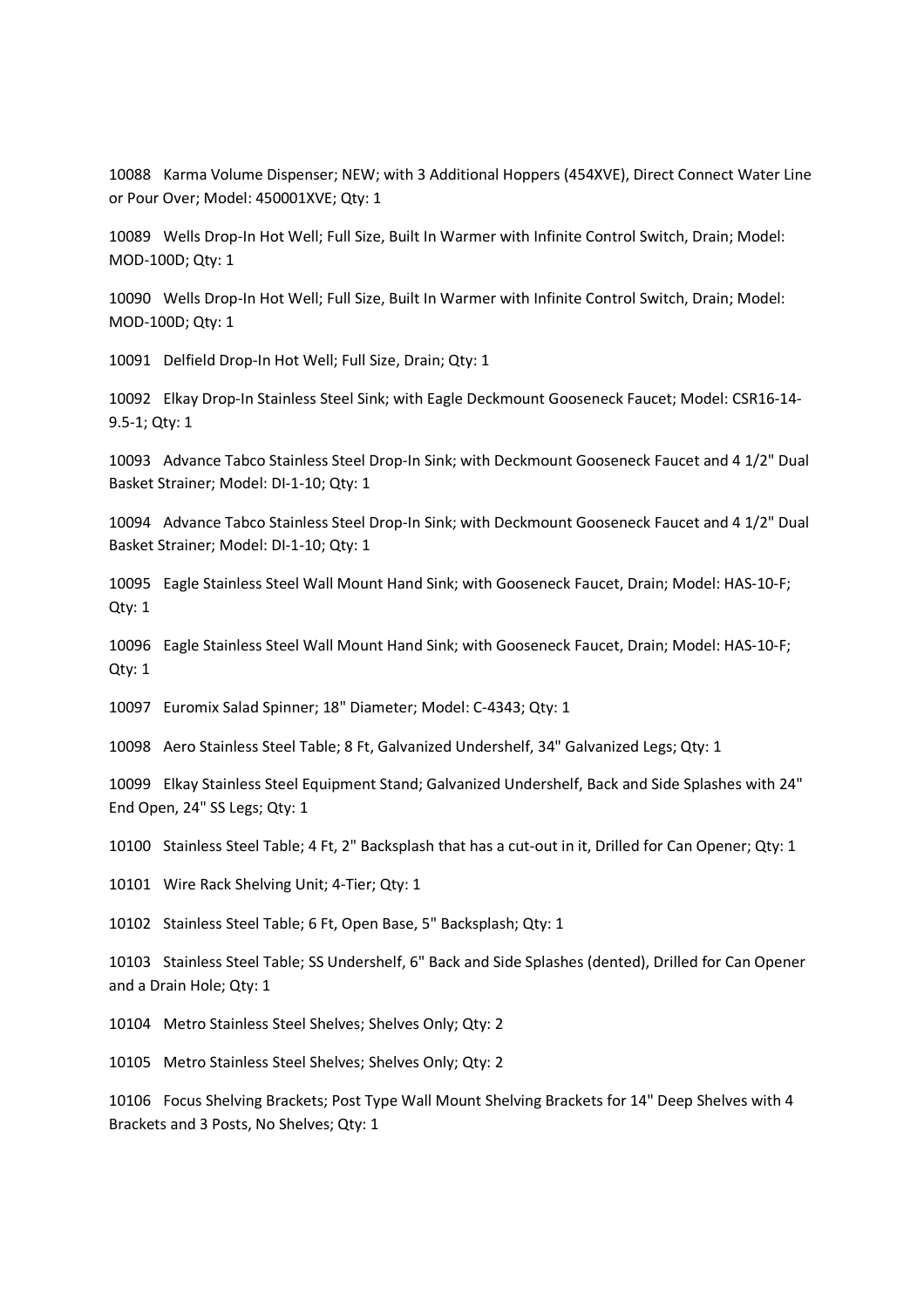- 10107 Aero Stainless Steel Table; 5 Ft, Galvanized Undershelf, 33" Galvanized Legs; Qty: 1
- 10108 Eagle Stainless Steel Table; 4 Ft, SS Undershelf, 4" Backsplash, 33" SS Legs; Qty: 1
- 10109 Eagle Stainless Steel Table; 4 Ft, SS Undershelf, 33" SS Legs; Qty: 1
- 10110 Eagle Stainless Steel Table; 3 Ft, SS Undershelf, 33" SS Legs; Qty: 1
- 10111 Aero Stainless Steel Table; 5 Ft, SS Undershelf, 33" SS Legs; Qty: 1
- 10112 Aero Stainless Steel Table; 5 Ft, SS Undershelf, 33" SS Legs; Qty: 1
- 10113 Eagle Stainless Steel Table; with SS Undershelf and SS Legs; Qty: 1

10114 Tablecraft Condiment Holder; Stainless Steel with (6) 1 Pint Plastic Inserts; Model: 1606; Qty: 1 10115 Tablecraft Condiment Holder; Stainless Steel with (6) 1 Pint Plastic Inserts; Model: 1606; Qty: 1 10116 Tablecraft Condiment Holder; Stainless Steel with (6) 1 Pint Plastic Inserts; Model: 1606; Qty: 1 10117 Tablecraft Condiment Holder; Stainless Steel with (6) 1 Pint Plastic Inserts; Model: 1606; Qty: 1 10118 Tablecraft Condiment Holder; Stainless Steel with (6) 1 Pint Plastic Inserts; Model: 1606; Qty: 1 10119 Tablecraft Condiment Holder; Stainless Steel with (6) 1 Pint Plastic Inserts; Model: 1606; Qty: 1 10120 Tablecraft Condiment Holder; Stainless Steel with (6) 1 Pint Plastic Inserts; Model: 1606; Qty: 1 10121 Tablecraft Condiment Holder; Stainless Steel with (6) 1 Pint Plastic Inserts; Model: 1606; Qty: 1 10122 Tablecraft Condiment Holder; Stainless Steel with (6) 1 Pint Plastic Inserts; Model: 1606; Qty: 1 10123 Tablecraft Condiment Holder; Stainless Steel with (6) 1 Pint Plastic Inserts; Model: 1606; Qty: 1 10124 Tablecraft Condiment Holder; Stainless Steel with (6) 1 Pint Plastic Inserts; Model: 1606; Qty: 1 10125 Tablecraft Condiment Holder; Stainless Steel with (6) 1 Pint Plastic Inserts; Model: 1606; Qty: 1 10126 Vollrath SS Dome Cover; Full Size with Black Handle, 2 1/4" Dome Height; Model: 77200; Qty: 2 10127 Vollrath Black Plastic Tongs; 12"; Model: 512S-BK; Qty: 14 10128 Vollrath Black Plastic Tongs; 12"; Model: 512S-BK; Qty: 14 10129 Vollrath Black Plastic Tongs; 12"; Model: 512S-BK; Qty: 14 10130 Vollrath Black Plastic Tongs; 12"; Model: 512S-BK; Qty: 12

10131 Vollrath Black Plastic Tongs; 12"; Model: 512S-BK; Qty: 12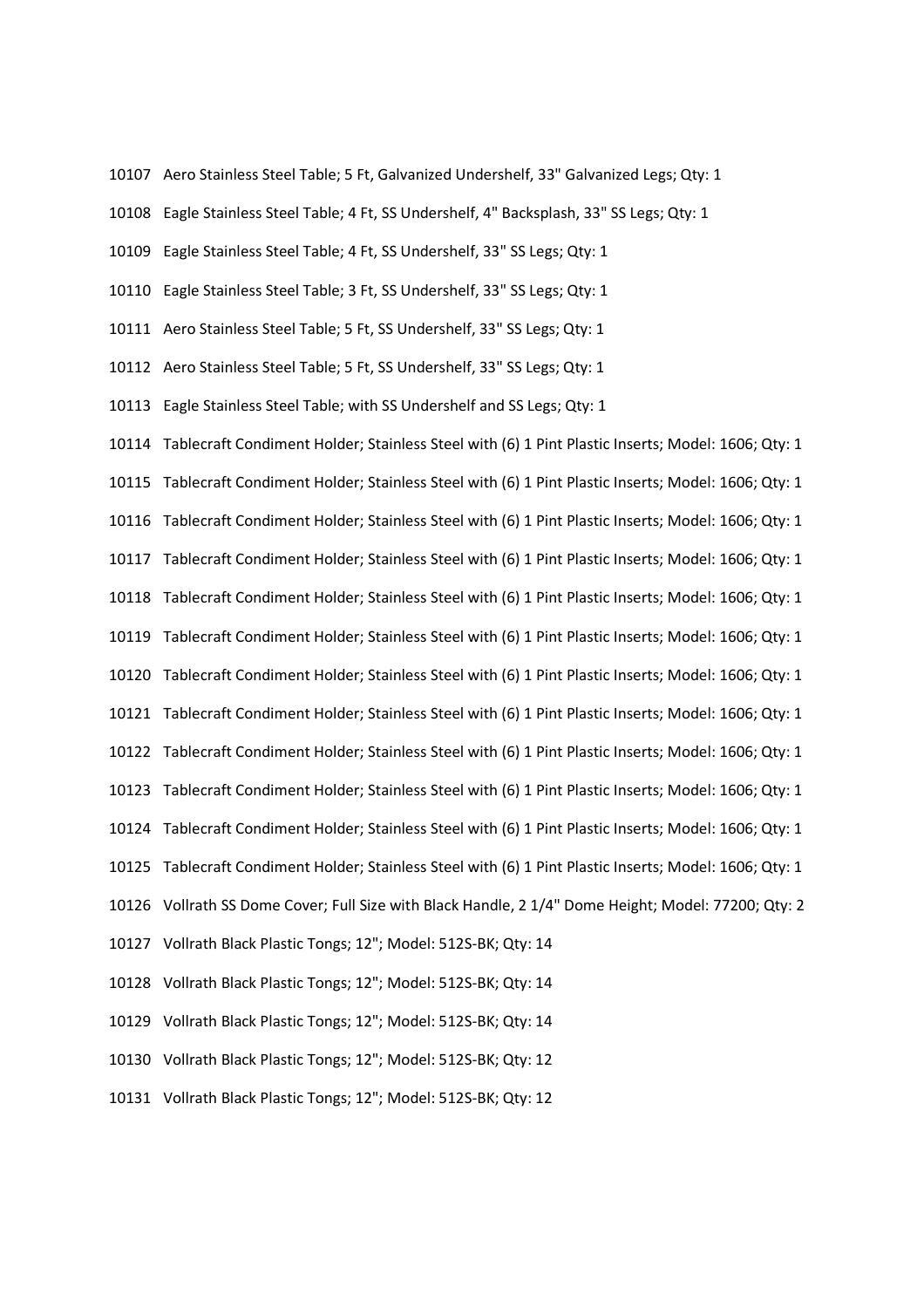10132 Vollrath Black Plastic Tongs; 12"; Model: 512S-BK; Qty: 12

10133 Vollrath Black Plastic Tongs; 12"; Model: 512S-BK; Qty: 12

10134 Vollrath Black Plastic Tongs; 12"; Model: 512S-BK; Qty: 12

10135 Vollrath Black Plastic Tongs; 12"; Model: 512S-BK; Qty: 12

10136 Vollrath Black Plastic Tongs; 12"; Model: 512S-BK; Qty: 12

10137 Vollrath Black Plastic Tongs; 12"; Model: 512S-BK; Qty: 12

10138 Vollrath Black Plastic Tongs; 12"; Model: 512S-BK; Qty: 12

10139 Vollrath Black Plastic Tongs; 12"; Model: 512S-BK; Qty: 12

10140 Vollrath Black Plastic Tongs; 12"; Model: 512S-BK; Qty: 12

10141 Vollrath Black Plastic Tongs; 12"; Model: 512S-BK; Qty: 12

10142 Vollrath Black Plastic Tongs; 12"; Model: 512S-BK; Qty: 12

10143 Vollrath Black Plastic Tongs; 12"; Model: 512S-BK; Qty: 12

10144 Vollrath Black Plastic Tongs; 12"; Model: 512S-BK; Qty: 12

10145 Vollrath Black Plastic Tongs; 12"; Model: 512S-BK; Qty: 12

10146 Caterline Black Plastic Ladle; 2 oz, Lot of 30 ; Model: ALAD2BL; Qty: 1

10147 Caterline Black Plastic Ladle; 2 oz, Lot of 30 ; Model: ALAD2BL; Qty: 1

10148 Plastic Food Pans; Assorted Lot of Used Food Pans with Approximately (23) Pans and (9) Lids in Mostly 1/3 x 6; Qty: 1

10149 Plastic Food Pans; Black Plastic Food Pans, Approzimately (25) 1/3 x 6; Qty: 1

10150 Stainless Steel Food Pans; Assorted Lot of Used Stainless Steel Food Pans of Approximately 48 Pieces to include: 1/2 x 2, 4 and 6; 1/6 x 2 and 4; Perforated 1/2 x 2 and 4; Qty: 1

10151 American Metalcraft Dough Pans; Aluminum; Qty: 7

10152 Nemco Lettuce Cutter; Cut Plate is Missing 2 Blades; Model: 55650; Qty: 1

10153 Continental Carlisle Bain Marie; 18 Qt White; Model: PE N1800; Qty: 1

10154 Lincoln Wedgemaster; Model: 808N; Qty: 1

10155 Lincoln Wedgemaster; Model: 808N; Qty: 1